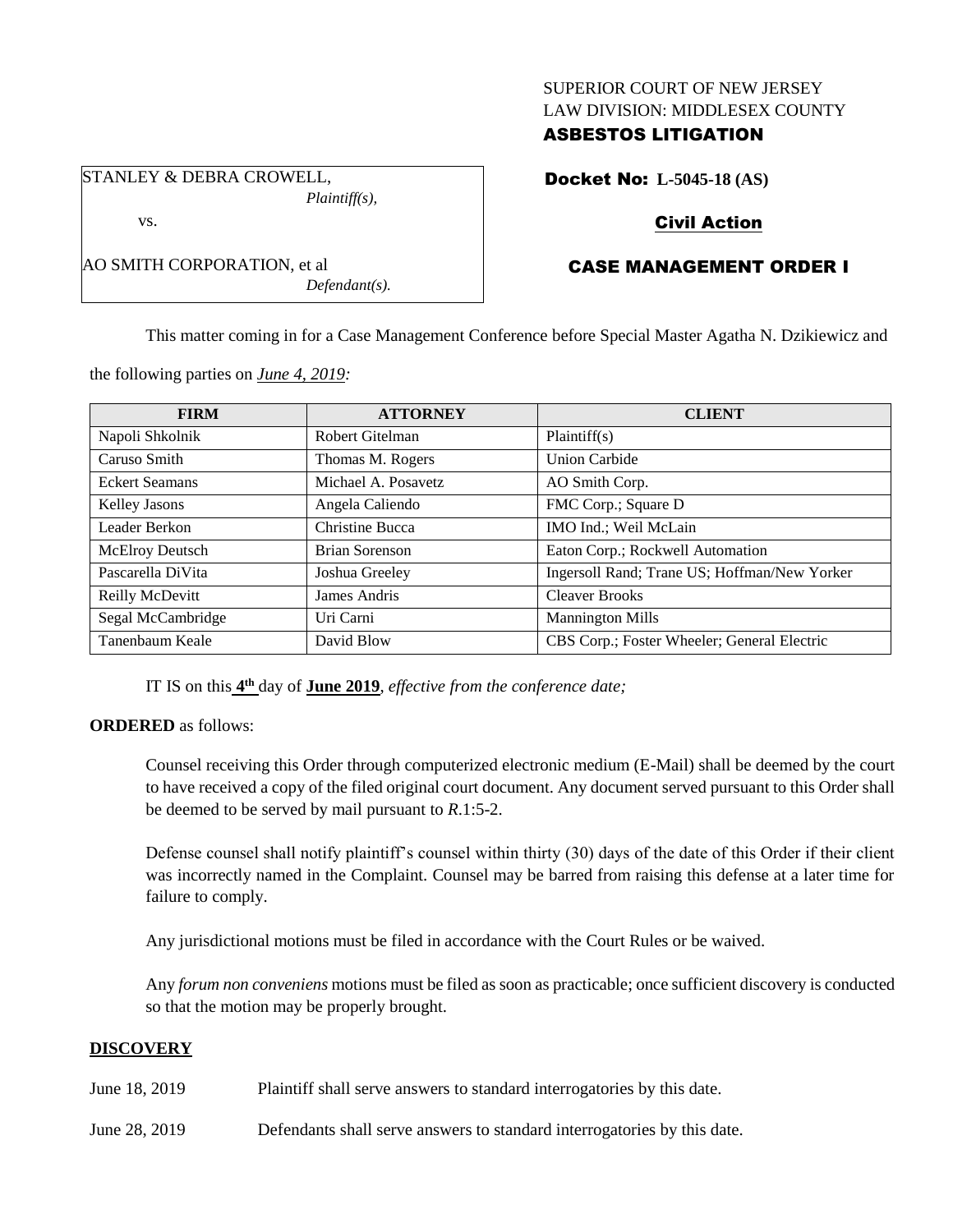| July 12, 2019      | Plaintiff shall propound supplemental interrogatories and document requests by this date.                                                                                                                   |
|--------------------|-------------------------------------------------------------------------------------------------------------------------------------------------------------------------------------------------------------|
| August 12, 2019    | Defendants shall serve answers to supplemental interrogatories and document requests by this<br>date.                                                                                                       |
| July 12, 2019      | Defendants shall propound supplemental interrogatories and document requests by this date.                                                                                                                  |
| August 12, 2019    | Plaintiff shall serve answers to supplemental interrogatories and document requests by this<br>date.                                                                                                        |
| September 30, 2019 | Fact discovery, including depositions, shall be completed by this date. Plaintiff's counsel shall<br>contact the Special Master within one week of this deadline if all fact discovery is not<br>completed. |
| September 30, 2019 | Depositions of corporate representatives shall be completed by this date.                                                                                                                                   |

#### **EARLY SETTLEMENT**

September 30, 2019 Settlement demands shall be served on all counsel and the Special Master by this date.

#### **MEDICAL EXPERT REPORT**

| June 18, 2019     | Plaintiff shall serve executed medical authorizations (along with answers to interrogatories)<br>by this date.                                                                                                                                           |
|-------------------|----------------------------------------------------------------------------------------------------------------------------------------------------------------------------------------------------------------------------------------------------------|
| November 29, 2019 | Plaintiff shall serve medical expert reports by this date.                                                                                                                                                                                               |
| November 29, 2019 | Upon request by defense counsel, plaintiff is to arrange for the transfer of pathology specimens<br>and x-rays, if any, by this date.                                                                                                                    |
| March 27, 2020    | Defendants shall identify its medical experts and serve medical reports, if any, by this date. In<br>addition, defendants shall notify plaintiff's counsel (as well as all counsel of record) of a<br>joinder in an expert medical defense by this date. |

#### **LIABILITY EXPERT REPORTS**

November 29, 2019 Plaintiff shall identify its liability experts and serve liability expert reports by this date or waive any opportunity to rely on liability expert testimony.

March 27, 2020 Defendants shall identify its liability experts and serve liability expert reports, if any, by this date or waive any opportunity to rely on liability expert testimony.

#### **SUMMARY JUDGMENT MOTION PRACTICE**

December 20, 2019 Plaintiff's counsel shall advise, in writing, of intent not to oppose motions by this date.

 $\_$  , and the set of the set of the set of the set of the set of the set of the set of the set of the set of the set of the set of the set of the set of the set of the set of the set of the set of the set of the set of th

- January 17, 2020 Summary judgment motions shall be filed no later than this date.
- February 14, 2020 Last return date for summary judgment motions.